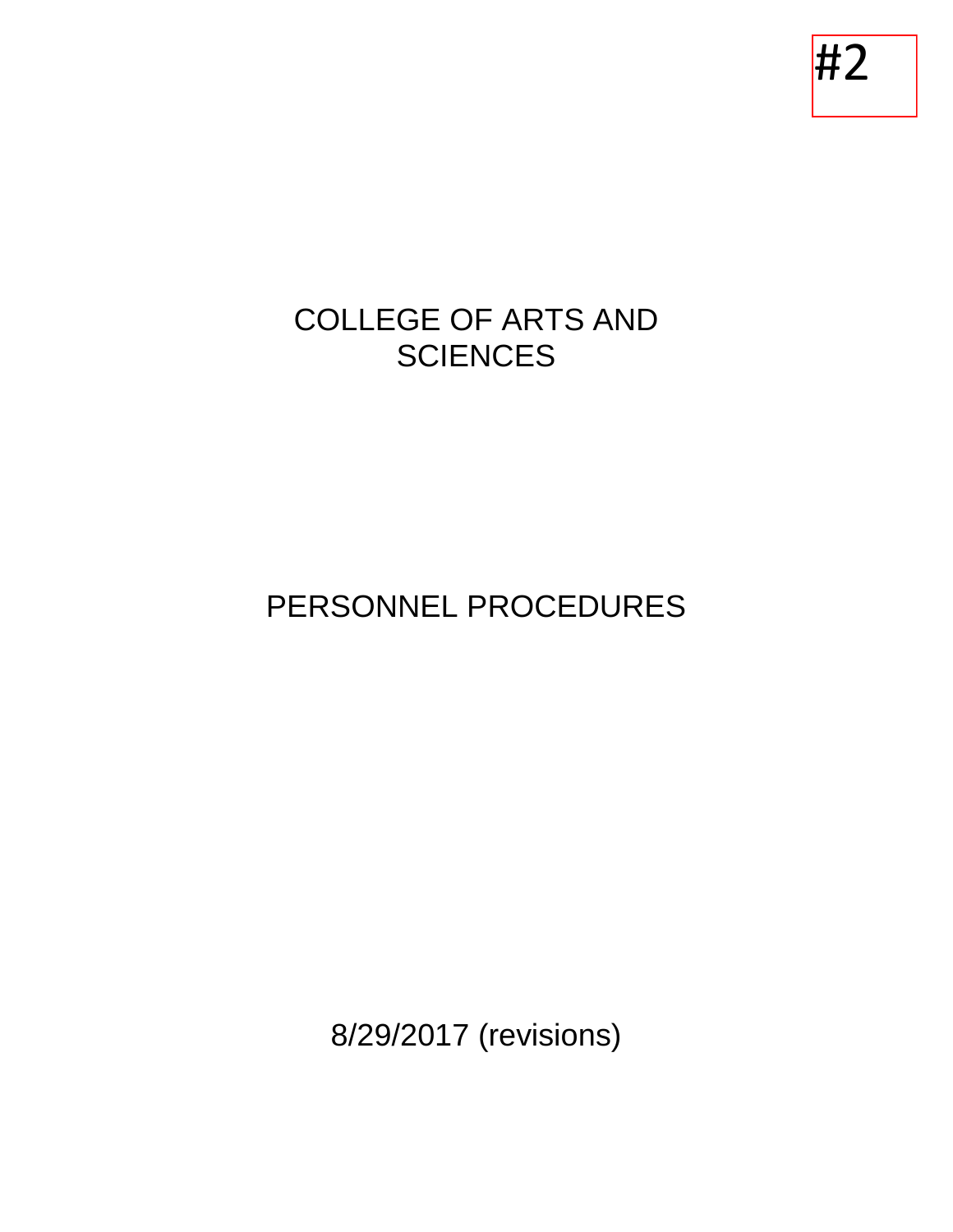# College of Arts and Sciences Personnel Procedures

## Personnel Procedures - A General Statement

Under policies set by the Board of Regents for Oklahoma State University and the A and M Colleges, decisions on employment, retention, promotion, and salary increases are the responsibility of administrators, through channels, from unit administrator to the President. However, within the College of Arts and Sciences, a faculty personnel committee has been established in each academic unit to advise and to counsel on personnel matters. This practice is essential for the development of a strong faculty within the College (see attached Preface). This document contains three sections:

SECTION ONE: Personnel Committees

SECTION TWO: Guidelines on the Composition and Operation of Personnel Committees

SECTION THREE: Timeline and Deadlines for the Reappointment, Promotion and Tenure Process.

# SECTION ONE: UNIT PERSONNEL COMMITTEES

## **Policy**

Consistent with the University's affirmative action efforts and good management practices, as well as to allow faculty members to exercise their rights and responsibilities in this area, it is University policy that there be faculty input into all personnel decisions significantly affecting the academic unit. Arts and Sciences College policy has established a personnel committee in every academic unit.

## Procedure

- 1. Each academic unit (department or school) is given considerable latitude in determining the structure, operational procedures, and areas of concern of its personnel committee. For matters having to do with promotion and tenure, these personnel committees shall be in conformity with the College "Guidelines on the Composition and Operation of Personnel Committees" (see SECTION TWO).
- 2. Each appropriate unit administrator shall make all pertinent documentation available to the personnel committee, including affirmative action guidelines. The personnel committee may also secure documents.
- 3. The personnel committee shall make its recommendations in writing to the unit administrator.
- 4. A specific function of unit personnel committees is to ensure that reasonable standards are used in personnel evaluations in the various disciplines during the reappointment, promotion, and tenure review.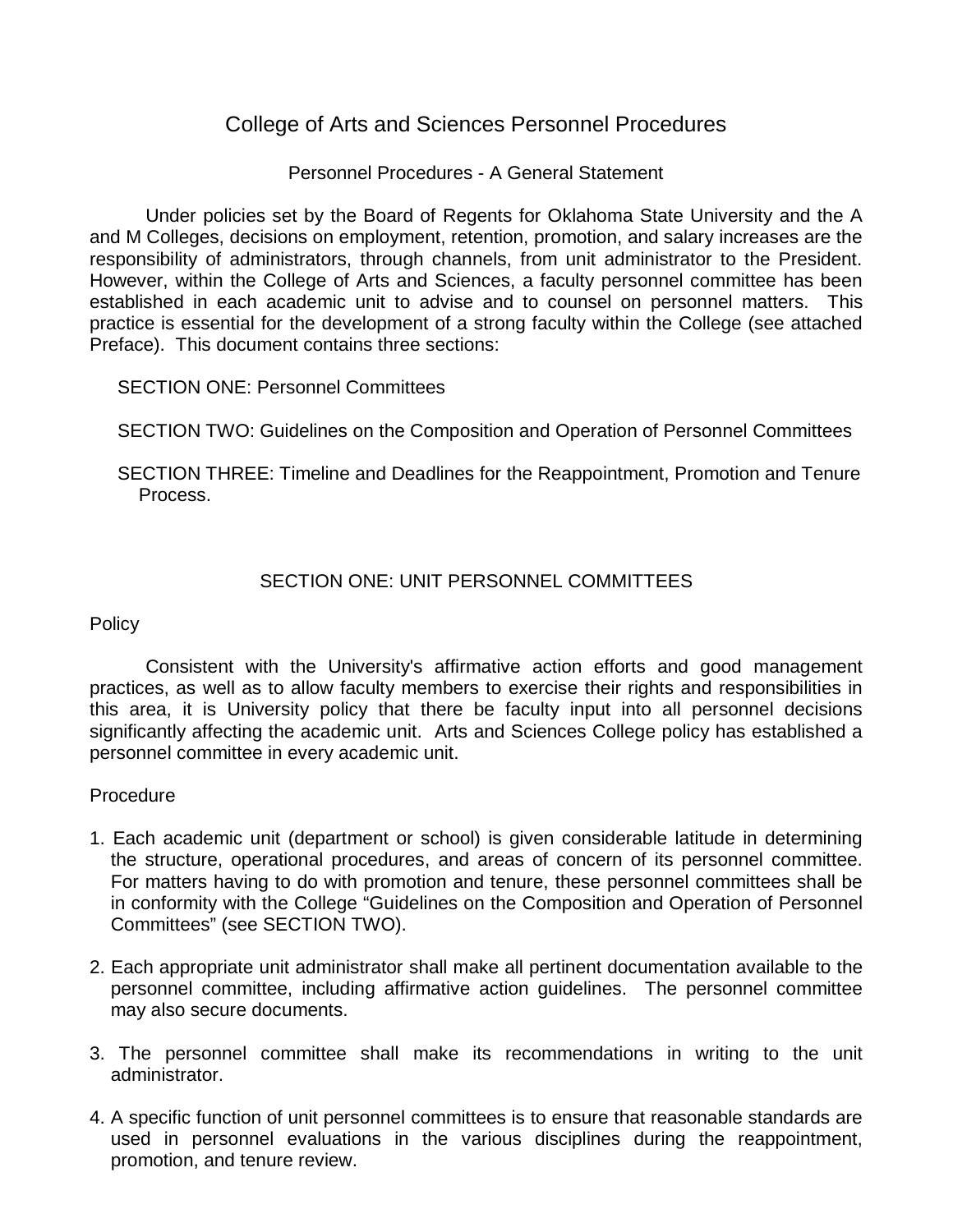5. Each academic unit shall have on file in the Dean's office documents covering the membership of its personnel committee (i.e., eligibility, composition, term of office, selection procedures) and any generalized or specific criteria that have been developed for given types of personnel decisions.

#### SECTION TWO: GUIDELINES ON THE COMPOSITION AND OPERATION OF PERSONNEL COMMITTEES

Every academic unit shall prepare and have on file in the Dean's office a copy of its guidelines for reappointment, tenure, and promotion. These documents shall be consistent with A&S Policies and Procedures and with University policy. The documents shall include, as a minimum, specific unit policies concerning:

- I. The composition and operation of the personnel committee;
- II. Documentation necessary to be sent to the Dean's Office in cases of reappointment, tenure, or promotion;
- III. Levels of achievement necessary for tenure and promotion;
- IV. Means by which quality is to be assessed, including external peer review;
- V. Means of establishing time in rank and prior service;
- VI. Assessment of academic need as criteria for reappointment, promotion and tenure;
- VII. Department goals and objectives in establishing criteria for tenure and promotion.

These seven areas are considered in detail as subsections I - VII below.

## I. COMPOSITION AND OPERATION OF PERSONNEL COMMITTEES

Personnel committees are essential for the fair and reasonable conduct of departmental affairs. They create a climate of representational or participatory democracy that is crucial to an academic environment and provide a measure of protection for all parties involved in key decisions concerning faculty. For these reasons, the following rules shall apply:

#### 1. Establishment

Every academic unit shall have a personnel committee with at least three voting members, elected from its faculty for specific terms of office. The unit's RPT (reappointment, promotion and tenure) document provides guidance on voting eligibility for all faculty in the unit including non-tenure track faculty. Voting faculty members for reappointment, promotion, or tenure must be at the same level as, or above, that being sought by the candidate (both tenure and non-tenure track). Reappointment, promotion, and tenure votes in cases involving a candidate in a tenure track faculty position will only be made by tenured faculty.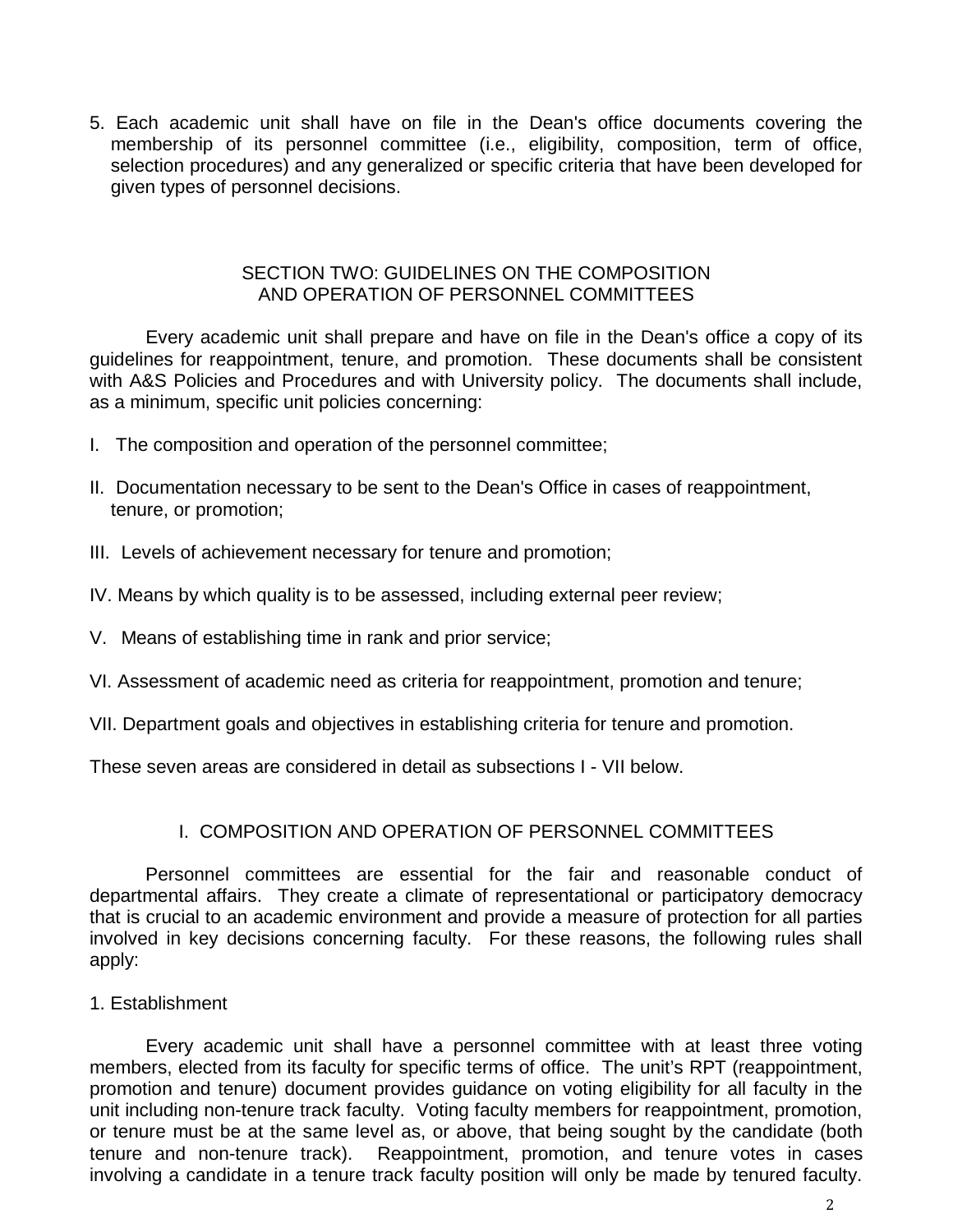Reappointment and promotion votes in cases involving a non-tenure track faculty position will be made only by non-tenure track faculty of a higher rank than that of the candidate and by tenured faculty of any rank. University Policy 2-0905 shall be followed in awarding a professor the title and rank of Regents Professor. In addition, faculty members (both tenure and non-tenure track) applying for reappointment, promotion, tenure, or seeking faculty counsel from the personnel committee should also be excluded as well as those who are a family member of the candidate (both tenure and non-tenure track). In cases where the department definition of the unit personnel committee includes excluded faculty (e.g. committees of the whole), the excluded faculty shall not be present at the meeting in which their case is discussed nor can they vote on their case. If a unit cannot find a sufficient number of voting faculty members, the unit administrator, in consultation with the eligible faculty members, will solicit faculty from similar departments or disciplines at the University to assist the committee with both the review and recommendation.

#### 2. Representation

Personnel committees shall be elected and have the widest representation of faculty subject to the restrictions outlined in the previous paragraph and University Policy 2-0902. Although non-tenure track faculty cannot serve on personnel committees that are considering matters of reappointment, promotion and tenure of tenure track faculty members, they can serve on personnel committees considering the reappointment and promotion of non-tenure track faculty. In any personnel action considering the reappointment and promotion of nontenure track faculty, the personnel committee must contain at least one non-tenure track faculty member of a higher rank than the candidate. If a unit has no other non-tenure track members see the last sentence of the preceding paragraph.

## 3. Action

Personnel committees shall entertain requests for promotion and tenure as they come from individual faculty members, from the committee itself, or from the head of the academic unit. They shall act on these matters according to established academic unit, college, and university policies, and then forward their recommendation to the unit administrator.

In the event that the unit administrator is a candidate for reappointment, promotion and/or tenure, the Dean of the College of Arts & Sciences will, in accordance with University policy, appoint a senior member of the faculty from that department to serve as an "acting" unit administrator for this purpose only. This person will perform all duties associated with the unit administrator in the reappointment, promotion and/or tenure process.

## 4. Confidentiality

All discussions of a personnel committee shall be confidential.

## 5. Notification of the Candidate

The candidate (both tenure and non-tenure track) shall be notified whenever he or she is to be considered for tenure or promotion, and shall be invited to submit evidence supporting the candidacy. The candidate (both tenure and non-tenure track) shall be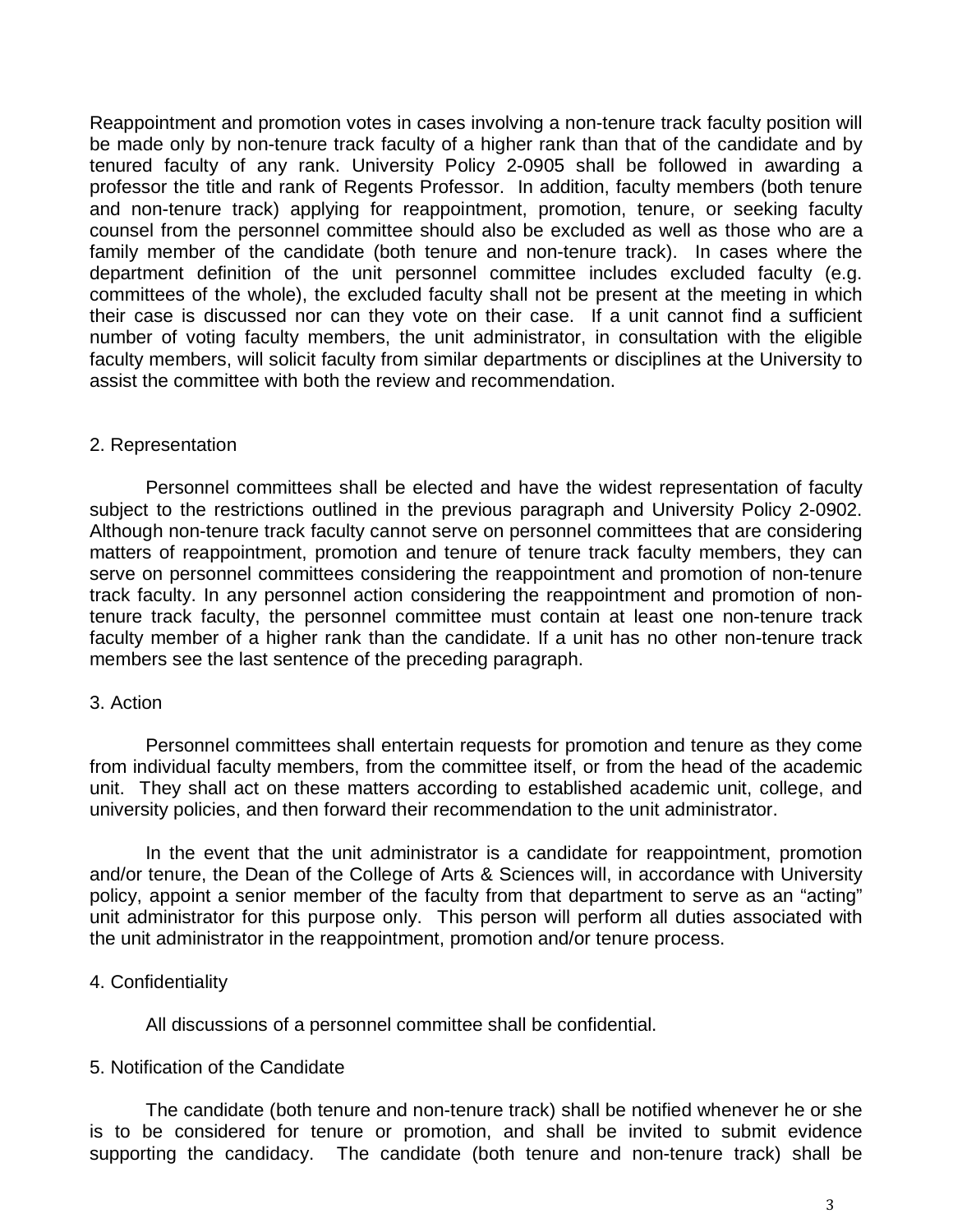provided copies of all recommendation letters coming from the unit's personnel committee and administrator as they are submitted.

## II. DOCUMENTATION SENT TO THE DEAN'S OFFICE

The documents that shall be forwarded to the Dean's Office and subsequent levels of administration are those indicated by the official Oklahoma State University Reappointment, Promotion/Tenure Recommendations Form, "Development of the RPT Documentation File", and by OSU Policy & Procedures 2-0902. The A&S College also requires the following:

#### 1. Vita for the Individual

The vita shall describe in a professional manner the totality of accomplishments of the individual, as opposed to the individual's most recent contributions.

#### 2. Peer Review Letters

For tenure track candidates for promotion and/or tenure, at least three letters from external reviewers shall be included in the documentation file. Letters are not required for non-tenure track faculty or for reappointment. Candidates may opt to waive their right to see their external peer review letters. Notification in the form of a signed statement will be given to reviewers as to whether or not the candidate in question has signed the waiver. External review letters will be used by departmental personnel committees, department heads, deans, and other University administrators for personnel decisions, such as tenure and promotion. The unit personnel document shall define how the external reviewers are selected and contacted by the Unit. The external review letters should provide an assessment of the candidate's creative and scholarly activities with any additional detail specified in the unit personnel document.

Of the external review letters, at least three must be obtained from individuals with no direct professional or personal interest in the advancement of the candidate's career (for example, they should not be former advisors or mentors, and generally should not be coauthors or co-investigators on previous work). Judgment should be exercised as to what constitutes "direct professional or personal interest" (for example, in cases where the reviewer shares a publication with a large number of authors or where the publication is from an expert panel report). Similarly, letters from the candidate's dissertation advisors or letters from former students, although they may be useful for other purposes such as indicators of teaching quality, should not be counted towards the three. All external review letters shall be included in the RPT packet.

## 3. Solicitation of Unit Input

Unit (written) input shall be solicited by the chair of the personnel committee from the unit faculty at least ten days in advance of the first meeting of the committee to consider the candidate's file. The committee shall consider this input in their deliberations. This input shall not be placed in the candidate's file and the chair of the unit personnel committee will maintain this input until the conclusion of the RPT process. Candidates may opt to waive their right to see these internal faculty comments. Notification in the form of a signed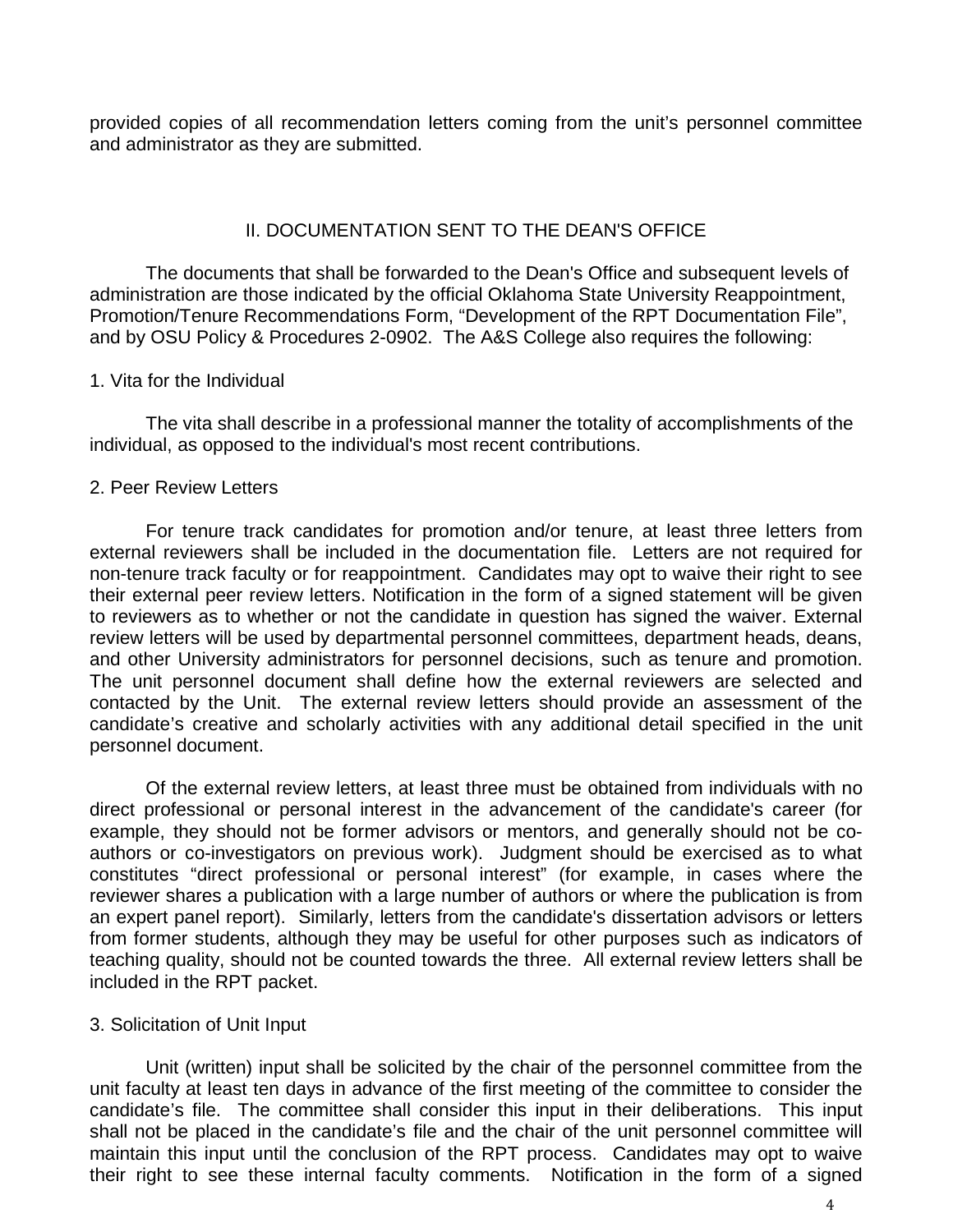statement will be made available to unit faculty as to whether or not the candidate in question has signed the waiver.

#### 4. Supporting Evidence

An appraisal and development (A&D) document through the fall semester immediately preceding the reappointment or promotion recommendation shall be considered. A limited amount of evidence concerning the candidate's qualifications may be included in the documentation file. Such evidence may include, but is not limited to, letters from former students, published reviews of the candidate's work, or internal peer review letters. A copy of the academic unit's criteria shall be included with the supporting evidence.

Candidates (both tenure and non-tenure track) for reappointment or tenure shall include all A&Ds since their initial appointment to OSU. Candidates (both tenure and nontenure track) for promotion only shall include the past 5 years' A&Ds.

5. Copy of a Letter from the Personnel Committee to the Unit Administrator Concerning the **Action** 

All solicited unit input will be addressed in the letter of the personnel committee, either by noting its receipt or referencing it in the rationale for the recommendation. The numerical vote of the committee on the recommendation must be stated. If the vote is not unanimous, the minority opinion will be stated within the letter. If more than one vote is taken, the numerical results of only the final vote will be recorded. The letter is to be signed by all voting members.

The candidate has three working days from the receipt of this letter to respond in writing (maximum 1,000 words) to a majority negative recommendation from the committee. This response should be submitted to the unit administrator, and included in the documentation file for the candidate.

6. Letter from the Unit Administrator to the Dean Concerning the Action

This letter is to set forth the unit administrator's reasons for recommending or denying approval of the action in question. Where the position of the candidate is specialized, differing significantly from the normal assignments within the academic unit, this shall be detailed. A copy of the letter shall go to the personnel committee and the candidate.

## III. LEVELS OF ACHIEVEMENT FOR TENURE, PROMOTION, AND REGENTS PROFESSOR APPOINTMENTS

#### 1. The Concept of Tenure

The Policy Statement to Govern Appointments, Tenure, Promotions, and Related Matters of the Faculty of Oklahoma State University (hereinafter referred to as "The Policy Statement") states "Tenure is a continuous appointment granted following evaluation by the faculty member's academic department, review by appropriate administrators, and approval by the Board of Regents." Tenure may be revoked only for the reasons specified in The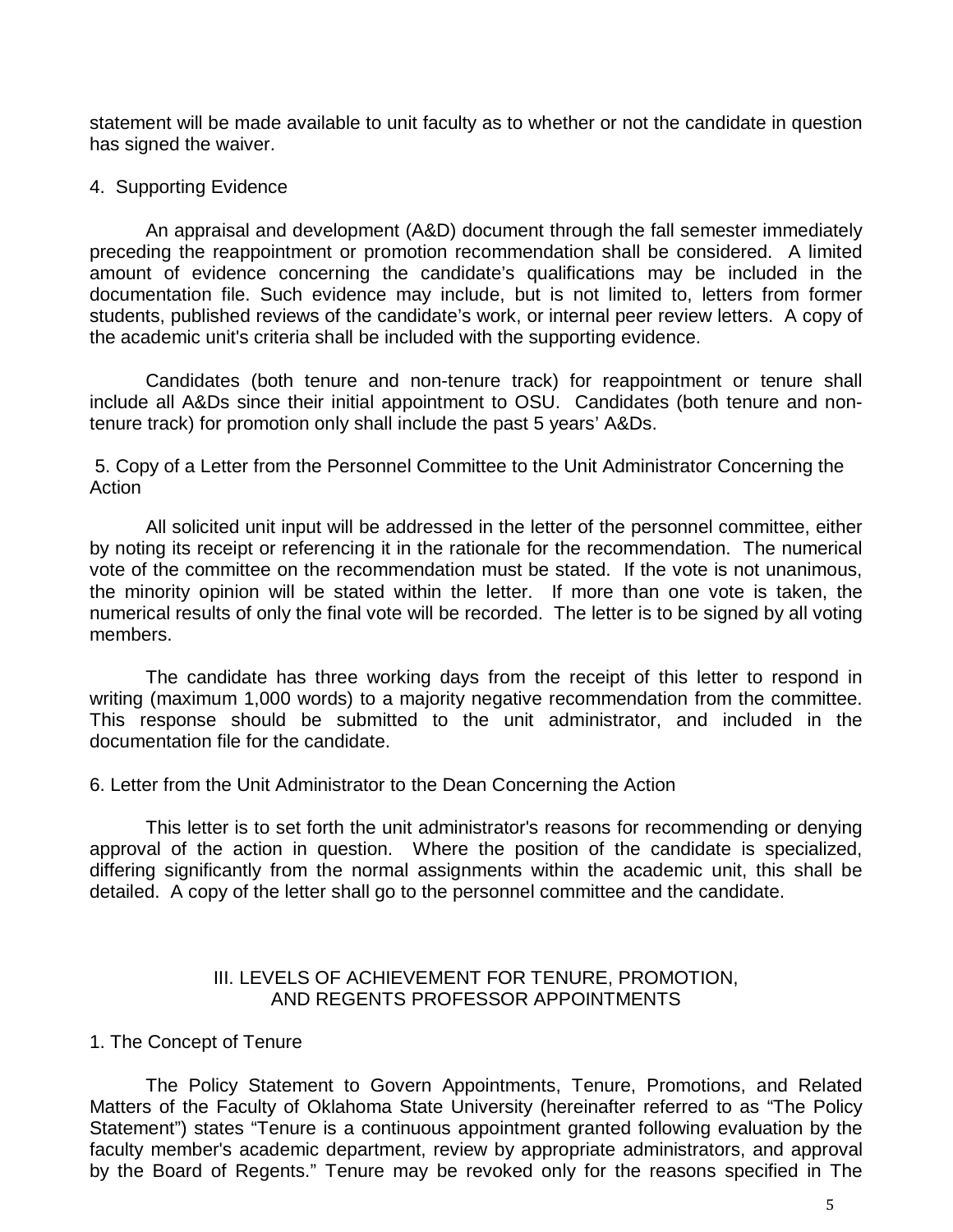Policy Statement and according to the procedures articulated there. This means that the granting of tenure is an extremely serious commitment of the University and shall not be recommended by an academic unit unless it is confident that the University would surely benefit if the candidate were to spend his or her remaining career at Oklahoma State University.

For non-tenure track faculty, appointments are renewable although the university does not accrue any obligation to renew the appointment. Appointments for non-tenure track faculty will automatically expire at the time specified in the offer letter. Privileges regarding faculty governance at the academic unit level shall be determined by the unit in which the non-tenure track faculty member resides. Individuals may be afforded the opportunity to serve on departmental, college, and University committees. Non-tenure track faculty may not serve on the College RPT Committee.

#### 2. The Concept of Promotion

Promotion is the changing of a faculty member's academic title to that of a higher rank. Promotion shall be granted only when it is judged that a candidate (both tenure and nontenure track) is already performing at the quality level of the next higher rank.

#### 3. Guiding Principle

Every tenure track candidate for promotion and/or tenure must meet or exceed departmental expectations in at least two of the three mission areas of the University: teaching, scholarship, and extension/service/outreach. Non-tenure track faculty are evaluated based on their identified responsibilities. The RPT process depends on the professional judgment of the reviewers. Meeting the minimal expectations does not guarantee promotion or tenure. Academic units may designate in their general policy guidelines that scholarship and teaching are of paramount importance. Such performance constitutes a minimum level that permits consideration for reappointment, promotion, or tenure; meritorious performance in two areas does not guarantee a favorable employment action by the University. The Policy Statement states "Tenure is a major undertaking and shall not be granted unless the faculty member has demonstrated by consistent performance that the academic department will benefit from making a career-long commitment to the faculty member." Job assignments must be consistent with the promotion and/or tenure criteria of the academic unit. Exceptions to these guidelines must be approved by the Dean.

#### 4. Reappointment as Assistant Professor

Criteria for reappointment to the Assistant Professor level are based on performance standards defined in the unit personnel document.

It is the usual practice of the College of Arts & Sciences to grant tenure to Assistant Professors only by promotion to Associate Professor. Tenure shall not be granted to Assistant Professors without promotion to the next rank.

## 5. Promotion to Associate Professor

Promotion to Associate Professor confers tenure.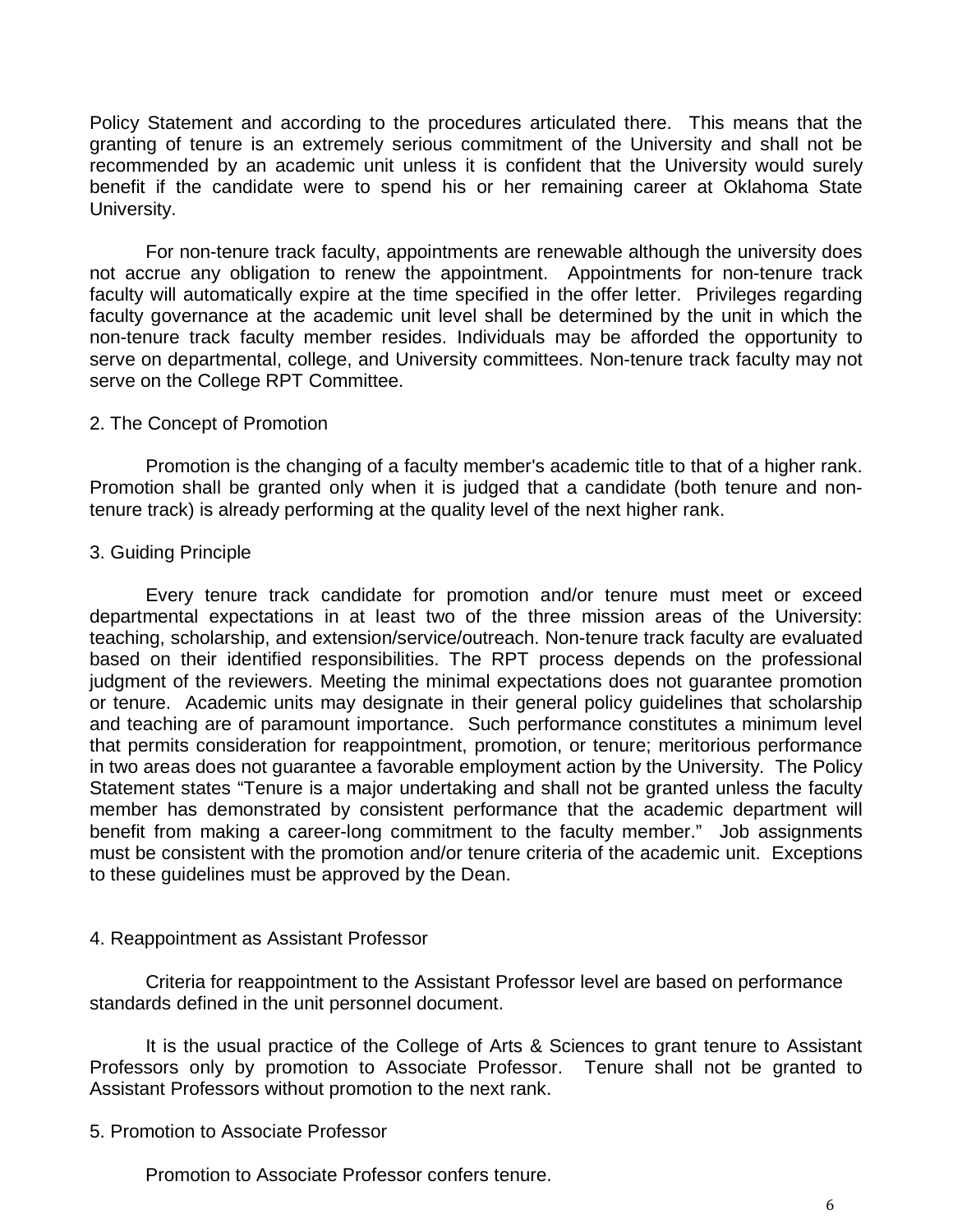## 6. Tenure for Associate Professors

A unit's guidelines for reappointment, promotion and tenure shall specify separate criteria for reappointment as Associate Professor with tenure for individuals who were initially hired without tenure at that rank. An Associate Professor shall not be awarded tenure without a reasonable expectation that he/she will later achieve promotion to Professor.

## 7. Promotion to Professor

Candidates who are promoted to Professor must meet their discipline's most rigorous criteria of excellence. This promotion confers tenure if it is not already held.

#### 8. Appointment and Reappointment as Regents Professor

The procedures contained in OSU Policy Statement 2-0905 shall be followed in awarding faculty with the rank of Professor the title of Regents Professor.

#### 9. Promotion and Reappointment within Non-tenure Track Faculty Ranks

The academic unit in which the non-tenure track faculty member resides must have policies and procedures in place for reappointment and promotion of non-tenure track faculty at the various ranks:

- Teaching instructor, assistant professor, associate professor, and professor
- Adjunct assistant professor, associate professor, and professor
- Clinical instructor, assistant professor, associate professor, and professor
- Instructor, assistant professor, associate professor, and professor of professional practice
- Research instructor, assistant professor, associate professor, and professor
- Assistant, associate, and senior extension specialist

Non-tenure track faculty will be evaluated for promotion based on their identified responsibilities. To be considered for promotion, the candidate must demonstrate substantial professional growth during the time in rank and must reach a level of competence appropriate to the next rank in all areas of responsibility of the non-tenure track faculty member as judged by the faculty of the unit and the discipline of the candidate.

## IV. ASSESSMENT OF QUALITY OF PERFORMANCE BY CANDIDATES FOR TENURE/ PROMOTION

1. Faculty members must have confidence that their work is evaluated fairly and according to professional standards. The personnel committee and unit administrator shall each assess a tenure track faculty member's performance in the three mission areas of the University teaching, scholarship, and extension/service/outreach. They shall base their evaluations on their unit's guidelines for reappointment, promotion and tenure. For non-tenure track faculty, the evaluation will be based on the unit's guidelines for performance appraisal of non-tenure track faculty In the case of split, interdisciplinary or joint appointments, the unit administrator of the home department should consult with the other administrators to whom the faculty member reports.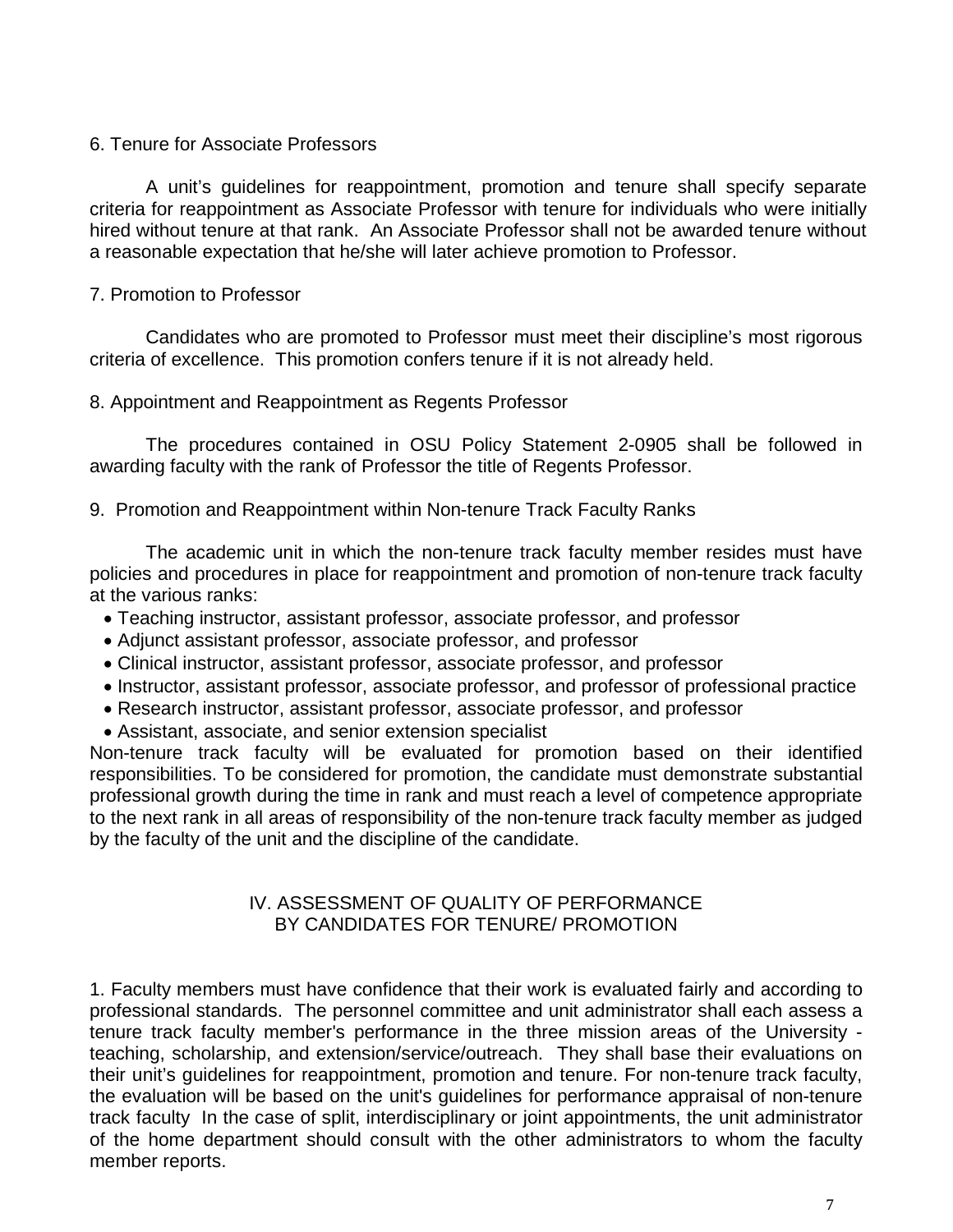2. The annual appraisal and development (A&D) evaluation of faculty is an interim stage in the promotion and tenure process. These evaluations are the occasion to identify both the strengths and weaknesses of the faculty. If any deficiencies are identified, faculty members have the responsibility to improve through the development process. For non-tenure track faculty, continued employment will depend on satisfactory performance of assigned responsibilities and availability of funding.

3. The performance appraisal shall be based solely on departmental standards applied in the context of the faculty member's workload assignment. This workload assignment, in turn, must be developed in advance (if at all possible) after consultation between the unit administrator, the administrators of any other units to whom the faculty member reports, and the faculty member. Within a department, there may be significant differences in the assignment of responsibilities to individual faculty members. A range in teaching, scholarship, and service responsibilities of individual faculty is allowed. For non-tenure track faculty, the department must have policies and procedures in place (prior to hiring) for performance appraisal. The policies and procedures for performance appraisal of non-tenure track faculty should be developed through appropriate faculty counsel and be approved by the Dean of the College of A&S and the Provost.

4. Review of scholarship. In addition to conducting its own independent evaluation of a candidate's scholarship, each academic unit must undertake an external peer review for tenure track faculty. (Non-tenure track faculty are not subject to an external peer review.) A minimum of three peer reviews is required. The personnel committee, the unit administrator, and the candidate should compile a list of potential reviewers; in the case of split, interdisciplinary or joint appointments, the unit administrator of the home department should consult with the other administrators to whom the faculty member reports. The unit administrator or the chair of the personnel committee shall contact peer reviewers only from this list and forward to the reviewers the materials needed to assess the candidate's scholarship.

5. Review of teaching. The College expects that every candidate (both tenure track and those non-tenure track faculty with assigned teaching responsibilities) for tenure and/or promotion be an effective teacher. Each academic unit shall establish criteria and methods by which to evaluate teaching effectiveness. (Such methods might include a review of course syllabi and exams, examples of student exams or papers, student evaluations or class visitations by members of the personnel committee, etc.) Each unit administrator shall prepare annually an assessment of the quality of teaching by tenure and non-tenure track faculty; in the case of split, interdisciplinary or joint appointments, the unit administrator of the home department should consult with the other administrators to whom the faculty member reports. This assessment shall be incorporated into the annual appraisal and development statement by the unit administrator.

6. Review of extension/service/outreach. Every candidate (both tenure and non-tenure track) should demonstrate some measure of service activity. Service is broadly defined to include committee, administrative or advising service within one's own academic unit, service to secondary units (in the case of interdisciplinary or joint appointments), service on College or University committees, service to professional organizations, and outreach and extension activities. Unit administrators should identify and evaluate specific service assignments in their annual appraisal and development statements for both tenure and relevant non-tenure track faculty; in the case of split, interdisciplinary or joint appointments, the unit administrator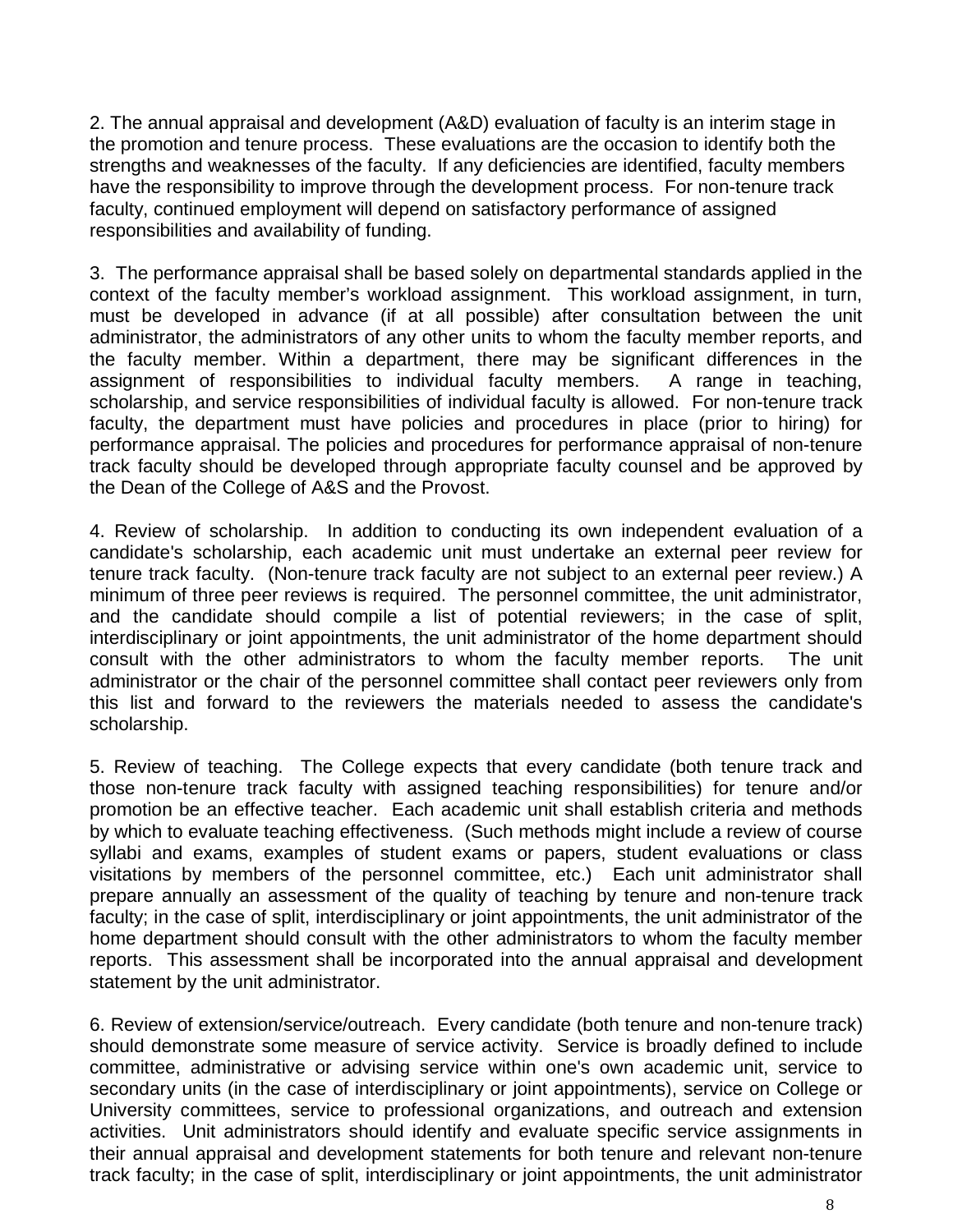of the home department should consult with the other administrators to whom the faculty member reports.

7. Unsolicited material. Candidates may place in their files unsolicited materials provided they are unedited and clearly marked as "unsolicited."

8. Professionalism. Some departments include professionalism in their departmental standards. For those departments that have professionalism as a separate standard, they should describe their expectations for this standard in their P&P document. Care must be taken in the application of this criterion as it could be used to impose on faculty some normative personality profile as evidence of excellence. As for personal misconduct, it can be the basis for disciplinary action that is separate from the professional performance appraisal system (see Section 1.13 of the OSU Faculty Handbook).

9. Extramural Funding. There is a great diversity in the availability of extramural funding to support the pursuit of scholarship in the academic units of the College of Arts and Sciences. The provision of "start-up" funding recognizes the needs that incoming faculty have for facilities to pursue scholarship. (Start-up does not refer to facilities renovation costs.) In academic units where large "start-up" funds are provided, faculty being considered for tenure are expected to obtain extramural funding, particularly in areas where opportunities for funding exist. For departments where external funding is a primary criterion for tenure and promotion, the academic unit must have a statement in their RPT document to this effect and the offer letter sent to prospective faculty (both tenure and non-tenure track faculty) in these departments should provide notice about this requirement for tenure and/or promotion.

10. For those departments involved in community engagement, faculty are allowed to integrate community engagement into their research, teaching or service. Community engagement is understood to involve faculty collaborations with outside communities (local, regional/state, national, international) for the mutually beneficial exchange of knowledge and resources in a context of partnership and reciprocity. (Adapted from the Carnegie definition of Community Engagement.) "This scholarship which is in the areas of teaching, research, and/or service will intentionally engage faculty in academically relevant work that simultaneously meets OSU's mission and goals and community needs. This scholarly agenda contributes to the public good." (Adapted from the definition used by the National Review Board for the Scholarship of Engagement) Both tenure and non-tenure track faculty involved or planning to be involved in community engagement are encouraged to speak with the Assistant Dean for Community Engagement in the A&S College Office.

11. For faculty with interdisciplinary or joint faculty appointments, the department in which faculty status and tenure reside will be the individual's home department. The home department will carry full budgetary responsibility for the salary and benefits of the appointment and be responsible for administering A&D evaluations and reappointment, promotion and tenure recommendations, though input will be solicited from the administrator of the secondary unit or interdisciplinary program. The offer letter issued for the position should delineate both the duties and responsibilities of the faculty member inside and outside of the home department with particular attention to teaching assignments, direction of research and administrative responsibilities outside of the normal duties expected of a faculty member in the home department. Modifications or special considerations of the home department's promotion and tenure criteria should be clearly indicated in the offer letter as should the responsibilities, rights and privileges accorded to the individual by the secondary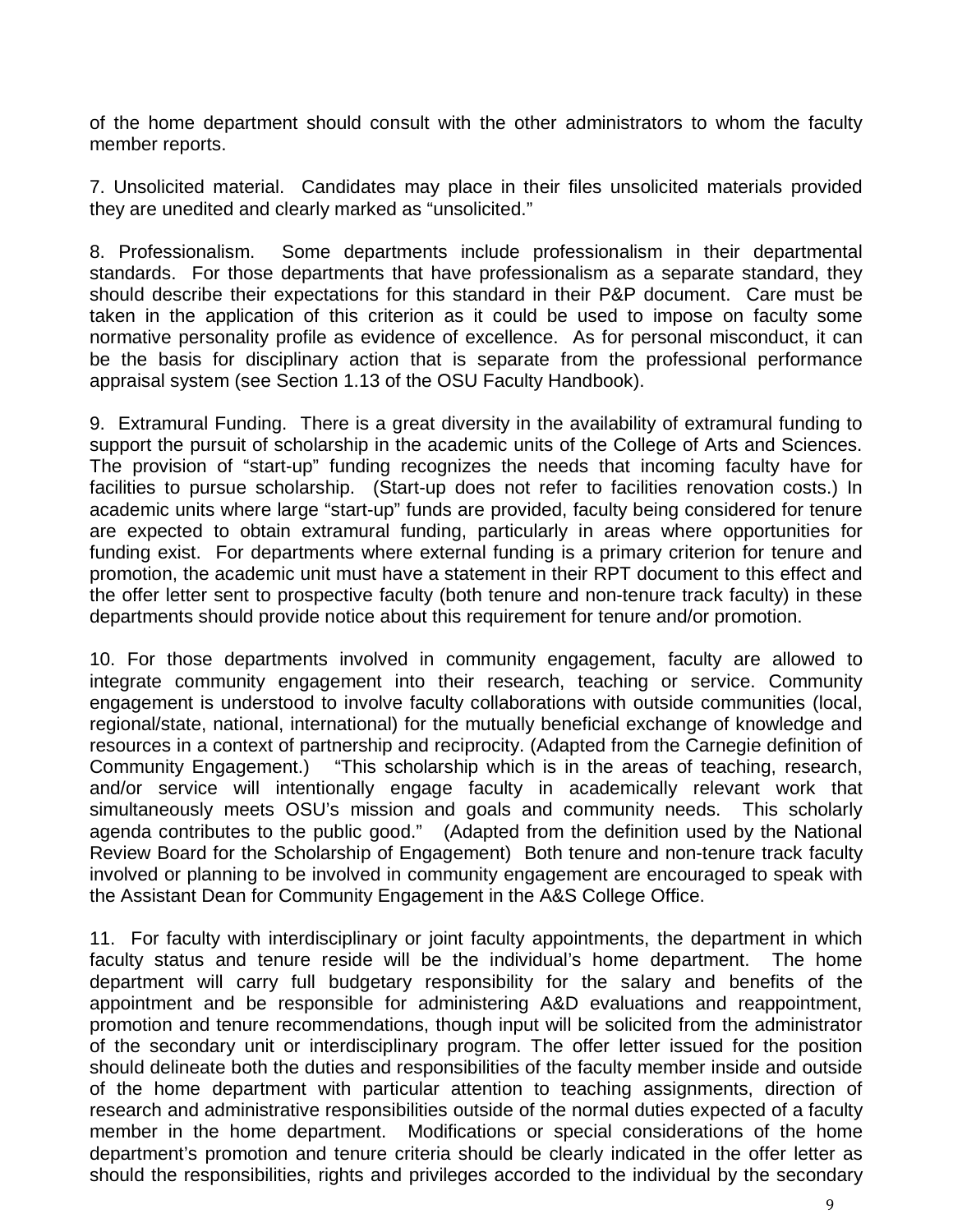department. Steps should also be taken by the home department to ensure proper evaluation of work performed outside of the home department including, but not limited to, the solicitation of written input from the administrator of the secondary unit or interdisciplinary program during the annual appraisal and development process. When evaluating the performance of faculty with interdisciplinary or joint appointments, the RPT Committee of the home department should include at least one voting representative from the secondary department or interdisciplinary program. The representative from the secondary department or interdisciplinary program must meet the criteria for voting in reappointment, promotion and tenure processes for ranked faculty set forth in the university RPT document (2-0902 Academic Affairs, April 2014).

## V. TIME IN RANK AND PRIOR SERVICE

#### 1. Minimum Time in Rank

Promotion to associate professor or reappointment as an assistant professor after seven years of probationary service as an assistant professor shall confer tenure (see the Policy Statement to Govern Appointments, Tenure, Promotions, and Related Matters of the Faculty of Oklahoma State University, contained in the University Faculty Handbook, Section 1.4.4). In general, a faculty member is promoted when the member's qualifications and scholarly record match the published criteria for the next rank, with time in rank a minor consideration.

#### 2. Prior Service

Ideally, new members should be hired at a level commensurate with their professional stature. However, certain new faculty members will have approached but not achieved the qualifications of a particular rank. Typically, at least two years in residence at OSU are required, in addition to prior service as a tenure track faculty member in a similar university setting elsewhere. Such candidates then may be evaluated for reappointment, promotion and/or tenure based on their cumulative record of achievement. Credit for prior service must be agreed upon in writing (i.e., the offer letter) at the time of employment.

## VI. ASSESSMENT OF ACADEMIC NEED AS CRITERIA FOR REAPPOINTMENT, PROMOTION AND TENURE

The "Policy Statement to Govern Appointments, Tenure, Promotions, and Related Matters of the Faculty of Oklahoma State University," as adopted by the Board of Regents on March, 2008 ("the Policy Statement"), recognizes that "(s)ound, clearly stated, and sufficiently flexible policies and procedures governing appointments, tenure, promotion, and related matters are vital to the effective performance of faculty members and administrators." The Policy Statement further states that "(w)hether an individual administrative action is reasonable is inherently a judgment based on prevailing circumstances, known facts, and rational conclusions."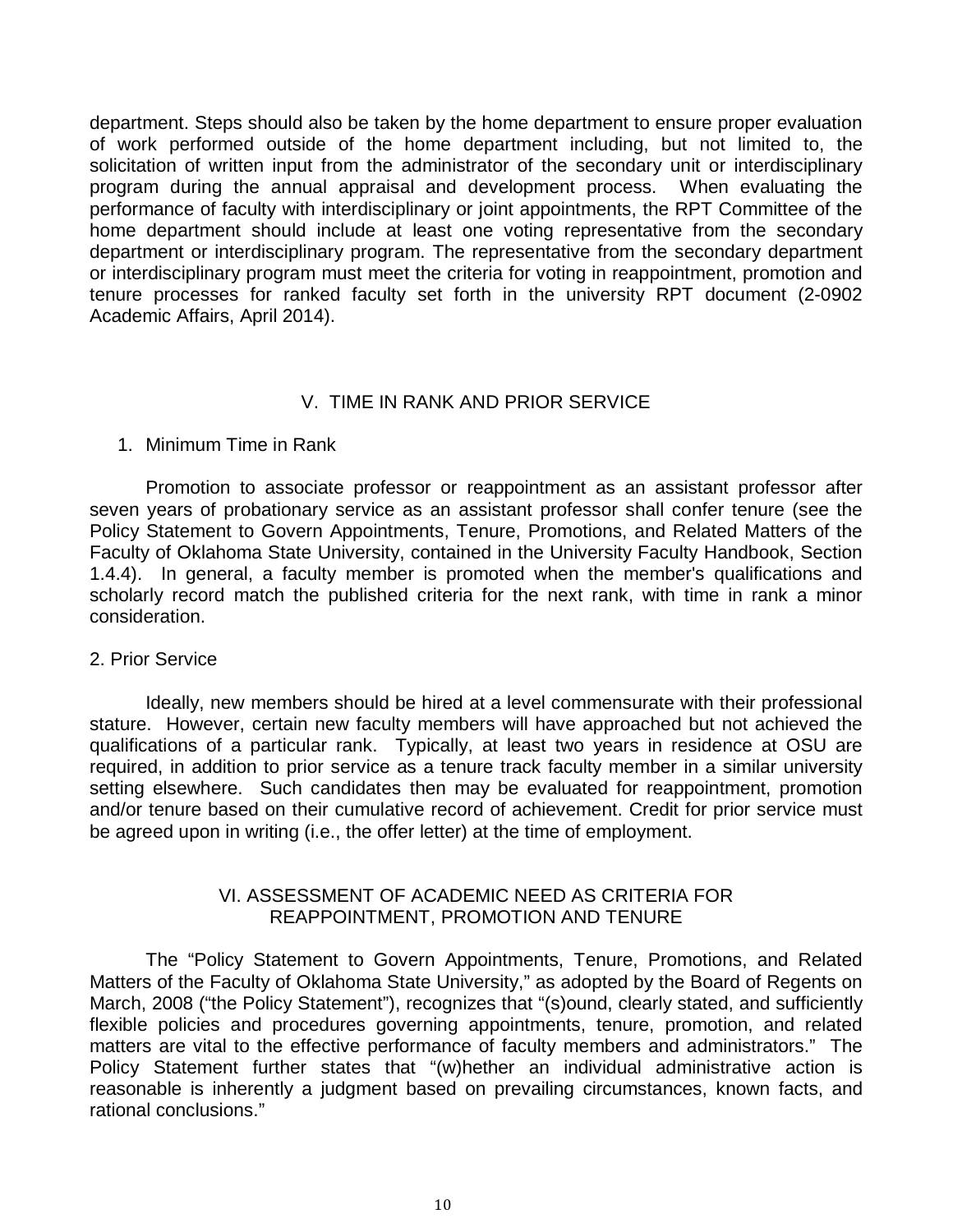Consideration of a faculty member for reappointment, promotion, or tenure will be based solely upon the faculty member's professional performance, taking into account the faculty member's job description and applicable University, college, and departmental standards, criteria, and procedures. Departmental needs are determined prior to a faculty member's initial appointment and therefore are not a primary or decisive factor in subsequent decisions.

## VII. GOALS AND OBJECTIVES IN ESTABLISHING CRITERIA FOR REAPPOINTMENT, TENURE AND PROMOTION

The individual academic units shall include in the criteria that they draw up some prefatory statements about their own goals and objectives. These supporting statements shall establish a clear rationale for developing the criteria and will serve, on one hand, as an expression of self-understanding of the department or school and, on the other hand, as a communication to current and incoming faculty members of the unit.

## SECTION THREE: TIMELINE AND DEADLINES FOR THE REAPPOINTMENT, PROMOTION AND TENURE PROCESS

The following will serve as guidelines that candidates, unit administrators and personnel committees should utilize to assure that all deadlines for RPT cases are met.

- 1. *On or about September 15.* The candidate should begin to prepare his or her documentation for the RPT file. This should be done with guidance from the unit administrator.
- 2. *On or about November 1.* The personnel committee or unit administrator should begin contacting the external reviewers. The reviewers should be notified that their letters must be returned to the unit by a specified date (typically December 15) in order for the personnel committee to adequately utilize the reviewers' assessments of the candidate.
- 3. *On or before December 15.* The candidate's documentation file should be delivered to the chair of the unit's personnel committee.
- 4. *On or before January 15.* The personnel committee should deliver its written recommendation to the unit administrator.
- 5. *On or before February 1.* The documentation file should be delivered to the dean's office.

College Level Faculty Committee Review

After receiving recommendations from departments in the College, all RPT files are viewed by the Dean's Office with the Dean seeking faculty counsel from a college personnel committee elected by the faculty. The elected College RPT Committee will consist of 10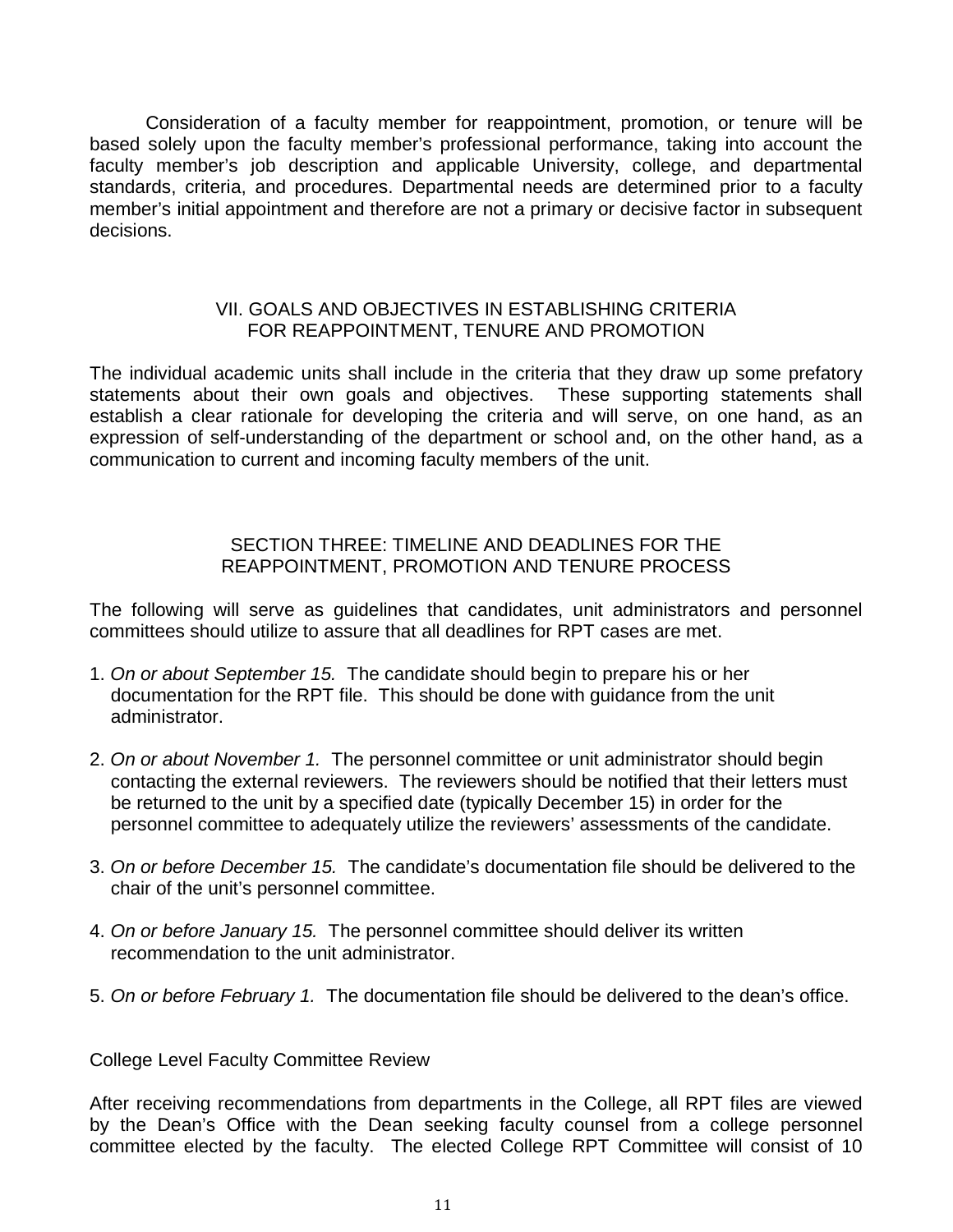tenured faculty members: a minimum of 6 professors and the balance being associate professors. Each committee member is from a different department. No member of the college RPT committee may be the subject of an RPT action, and associate professors serving on the committee cannot review materials nor provide input regarding faculty members applying for promotion to the rank of (full) professor. No committee members may participate in discussions or voting of candidates from their home department or any department for which they may have served as a member of the personnel committee. The ten departments represented by faculty on the College RPT Committee will be rotated annually to ensure broad representation of the College on the College RPT Committee. Department rotation, selection of faculty to serve on the College RPT Committee, and other details about the functioning of the College RPT Committee can be found in the A&S Faculty Council bylaws.

The primary responsibility of the College RPT Committee is to review the departmental recommendations for procedural correctness. The college committee may provide their professional opinion on the candidates' qualifications for reappointment, promotion, and tenure. The professional opinion expressed by the College RPT committee will require a detailed and reasoned argument referring to the unit RPT criteria and be limited to the contents of the candidate's RPT dossier.

The College level committee shall prepare a recommendation regarding the proposed action for the faculty member. This statement is added to the candidate's RPT packet prior to review by the Dean. A copy of the college-level committee recommendation shall be given to the faculty member in a confidential manner as soon as possible, normally within three working days after the recommendation is finalized.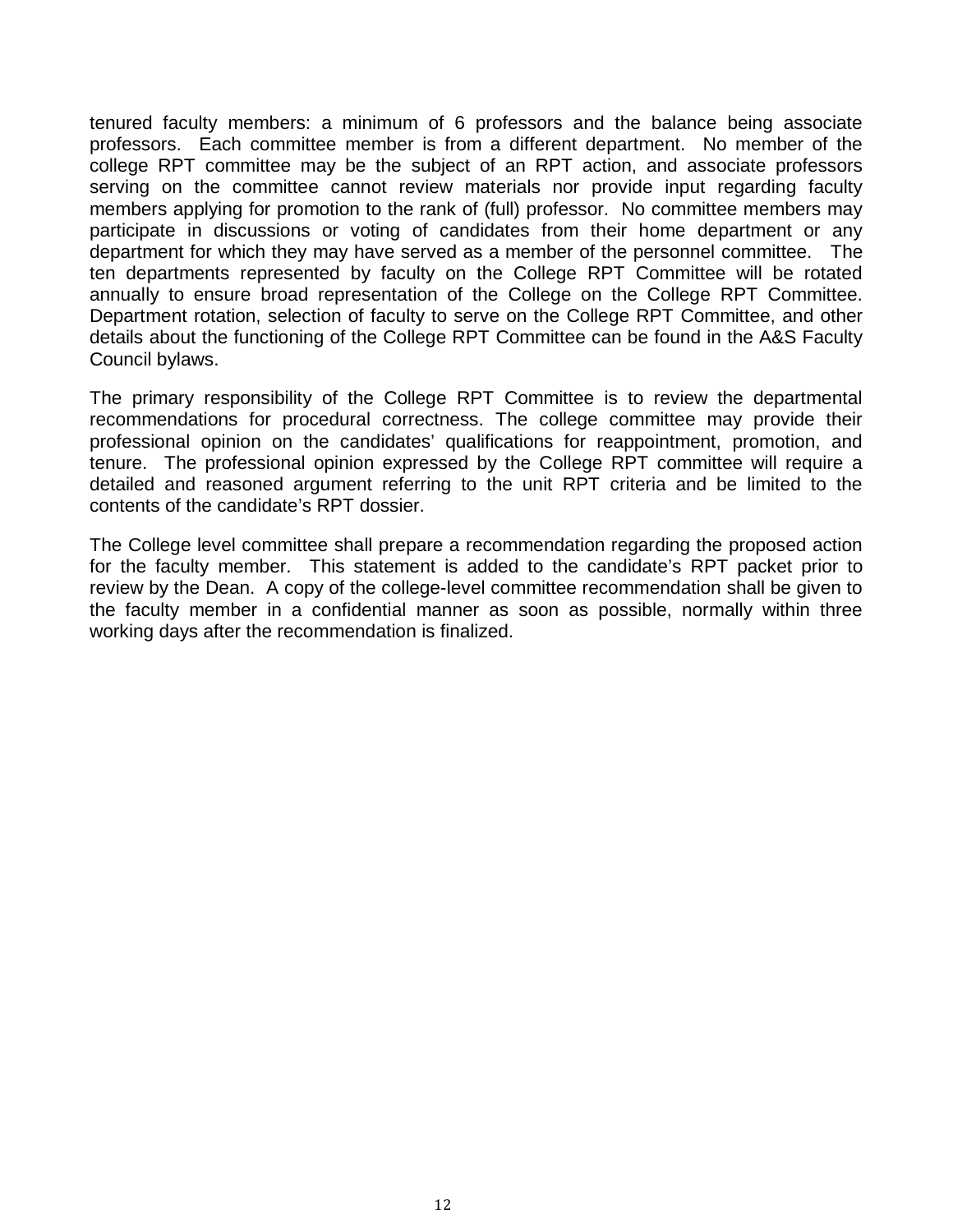## ATTACHMENT

# Policy Statement To Govern Appointments, Tenure, Promotions, and Related Matters of the Faculty of Oklahoma State University

# Preface

The Board of Regents for the Oklahoma State University and Agricultural and Mechanical Colleges adopts this comprehensive set of policies with the belief that a well-defined statement of rules is essential to support academic freedom and promote excellence at the Oklahoma State University. Well-designed academic personnel policies ensure that academic quality will be at the heart of academic personnel decisions and serve as the basis for enhancing academic excellence.

It is fundamental that institutions under the governance of the Board of Regents, such as Oklahoma State University, use various professional and administrative standards. Accordingly, it is the policy of this Board that the activities at these public institutions should be conducted in a manner that will attempt to balance the rights of the individual faculty member with the University's and the public's legitimate needs and interests. Policy statements of the Board are to be applied and interpreted in that spirit.

The Board of Regents strongly supports the concept of faculty counsel on matters which affect faculty. The Board of Regents acknowledges that principal stakeholder groups – the Board itself, administrators, faculty, staff and students – play differing and complementary roles in effective institutional governance. The Board determines its delegations of powers to stakeholders, starting with the delegated authority required by the president to provide strong and comprehensive leadership for the institution. It is the intention of the Board that those with the responsibility to act can exercise the legitimate authority to do so in a straightforward and timely way. To ensure this outcome, and in the spirit of clarifying and streamlining shared governance and reducing burdensome aspects for all parties, the Board's working guideline on consultation with the faculty delineates three areas of interest. They are: (a) those areas of predominate interest (within Board-approved institutional mission and strategic direction) where the expertise of the faculty means that in the absence of exceptional circumstances their counsel is sought; (b) those areas of secondary interest where faculty advice may be requested and considered; and (c) those areas where faculty need not to be consulted, but may receive information as important members of the campus community.

This broad policy statement is intended to be stable and a source of reliable information and guidance to faculty, administrators, and external groups. However, in approving this policy statement for Oklahoma State University, the Board is not waiving or restricting its lawful power, duty, and responsibility to act at any future time to establish policies, regulations, and procedures and to implement other decisions of the Board. As permanent changes to this policy statement are considered, it is recognized that there is substantial public benefit in consulting with Board staff, institutional administrators, appropriate faculty, and others before enacting revisions. The Board expects administrators recommending changes to discuss those proposed revisions to this policy statement with the Oklahoma State University Faculty Council, and others as may be appropriate, before the Board acts on the proposed revisions.

While the Board of Regents recognizes the value of appropriate participation of faculty, administrators, and others in the formulation of professional standards, policies, and procedures, it also recognizes that extraordinary circumstances may arise where the collective judgment of the Board requires the Board to act independently in discharging its responsibility. In such instances, the Board will make every reasonable effort through the official public record and the institutional administration to inform affected personnel of the Board's actions and invite their input for subsequent consideration by the Board.

It is intended that faculty and administrators shall adhere to the standards set forth in this policy statement. It is not intended that minor variances which are not substantially prejudicial to rights of individual faculty members or contrary to the intent of the policy should serve as the sole basis for complaints or claims of erroneous treatment or action. Additionally, it is not intended that these minor variances in circumstances and conditions or events be interpreted as establishing authority to disregard the standards set forth in this policy statement.